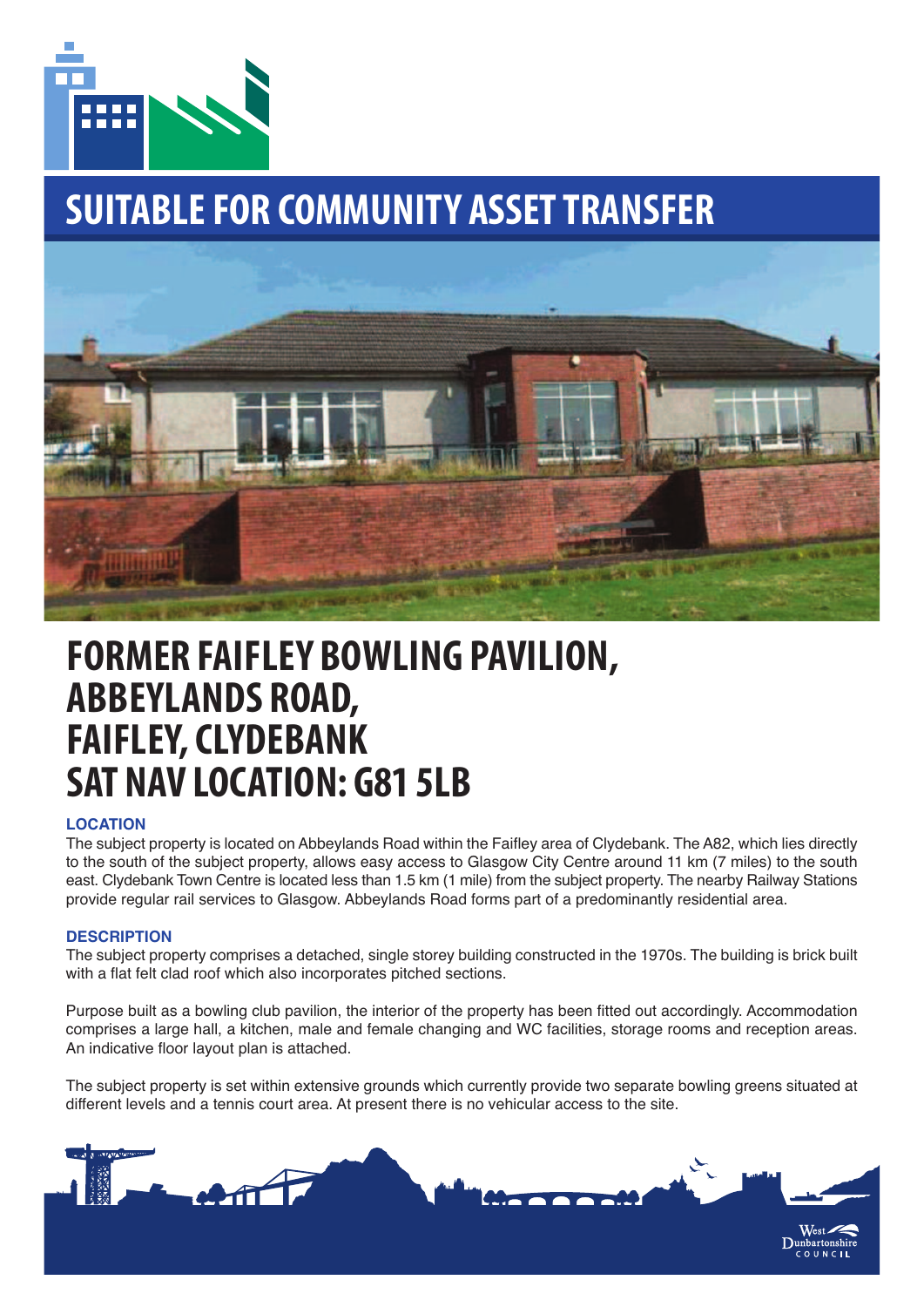#### **ACCOMMODATION**

The subject property has been measured in accordance with the RICS Code of Measuring (6th Edition) and provides an area as follows: Gross Internal Area (GIA) - 155.45 sqm (1673.31 sqft)

#### **RATING ASSESSMENT**

The subject property is not currently entered in the Valuation Roll and will be subject to assessment following sale. Further information can be obtained at www.saa.gov.uk

#### **SERVICES**

The subject property benefits from mains water and electricity supply. Drainage systems are via the public sewer. The vendor provides no warranty in terms of services. Prospective purchasers will be required to satisfy themselves as to the existence and suitability of such services.

#### **ENERGY PERFORMANCE CERTIFICATE**

The property has an EPC rating of F. A copy of the certificate along with recommendations can be made available on request.

#### **PLANNING**

In the West Dunbartonshire Local Plan (Adopted March 2010), the site is zoned under Policy R1 for the retention of Open Space. The policy presumes against development which adversely affects the use, character or amenity of areas of valued and functional open space. This is reinforced in the Proposed West Dunbartonshire Local Development Plan which zones the site under Policy GN1, stating that development which would result in the loss of an open space which is, or has the potential to be of quality and value, will not be permitted unless provision of an open space of equal or enhanced quality and value is provided within the development or its vicinity. Within this context, various alternative uses could be considered. Interested parties should make their own enquiries directly with West Dunbartonshire Council Forward Planning department by contacting Moira Clark on T: 01389 738539 or E: moira.clark@west-dunbarton.gov.uk

#### **TENURE**

West Dunbartonshire Council wish to sell the heritable interest in the subject property. Consideration may be given to leasing the property.

#### **DEMISE**

The area to be sold is delineated and hatched in red on the attached OS Plan.

#### **LEGAL**

The purchaser will be responsible for all legal costs and outlays associated with the transaction.

#### **PRICE**

Offers in excess of £110,000 (One Hundred and Ten Thousand Pounds) are invited. West Dunbartonshire Council is not obliged to accept the highest offer or any other offer.

#### **OFFERS**

It is anticipated that a closing date for offers may be set in due course. All parties wishing to make an offer should register their interest in writing or by e-mail as per the contact details below in order that they can be kept fully informed.

#### **CONTACT**

Enquires can be made to:

Michelle Lynn West Dunbartonshire Council Housing, Environmental and Economic Development Asset Management Section Council Offices Garshake Road Dumbarton G82 3PU Tel: 01389 776992 Email: michelle.lynn@west-dunbarton.gov.uk

#### **IMPORTANT NOTICE**

- 1. These particulars are set out as a general outline only for the guidance of intended purchasers or lessees, and do not constitute, nor constitute part of an offer or Contact. 2. All descriptions, dimensions,
- reference to condition and necessary permissions for use and occupation, and other details are given without responsibility and any intending purchasers or tenants should not rely on them as statements or representations of fact but must satisfy themselves by inspection or otherwise as to the accuracy of all matters upon which they intend to rely.
- 3. No person in the employment of West Dunbartonshire Council has any authority to make or give any representation or warranty whatever in relation to this property.
- 4. This brief does not constitute approval under the Planning Act. The purchaser will require to submit applications for planning permission etc. in the usual manner. Advice in this respect is available from the Council's Development Management Team.
- 5. West Dunbartonshire Council reserved. the right to impose title conditions/ securities to take into account the particular circumstances of the transaction including, for example, the proposed use of the subjects and any price restrictions."

Date prepared: December 2016.